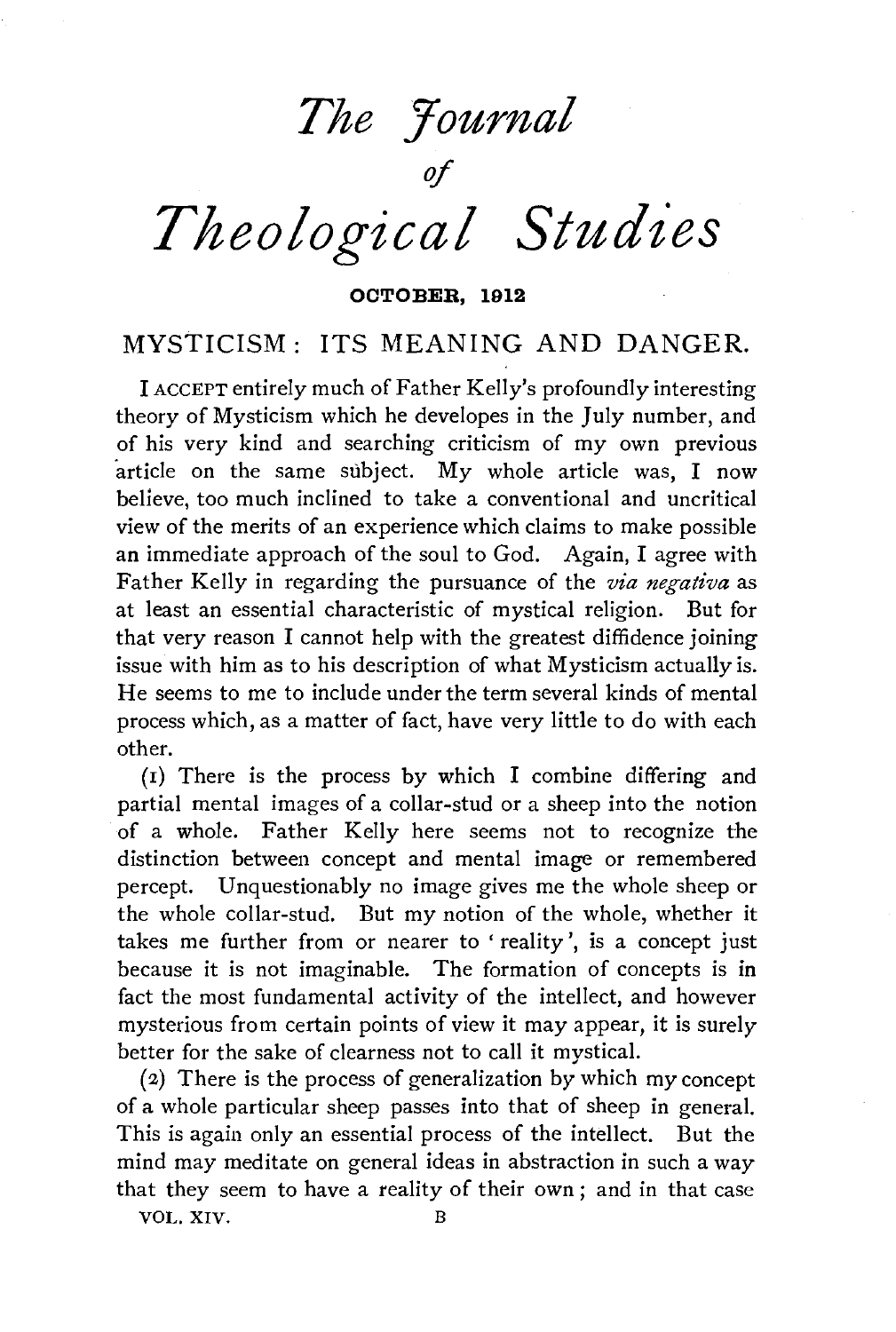a mental attitude and a doctrine are generated which are properly known as Platonism.

(3) There is the intuition that none of my concepts does or can give me 'the actuality of things as they are or as I think them in their change, their movement, their potentiality'. Reality is always escaping the meshes of the conceptual net. There is in all things an  $\tilde{a}_{\pi\epsilon\iota\rho o\nu}$ . To insist on the positive value of this intuition as the guide to truth is to follow M. Bergson. Now both Platonism and Bergsonism have from certain points of view been called mystical. But they present a fundamental contrast to the mysticism of the *via negativa*. For whereas the two philosophers seek to reach reality by starting from the observation of the external world and the criticisms of the mind thereon and therefore their path to truth lies through the world of sense, the teaching of the *via negativa* insists that the external and the temporal are only hindrances to the soul's desire for union with God, and as such are to be eschewed from the beginning. M. Bergson, it is true, appeals to inward intuition, but his intuitional knowledge is simply a datum of ordinary observation of movement and ordinary consciousness of life. It is no more mystical than the sight of a bird flying or the feeling of sitting down. Such things may be the mystery of mysteries, but to call them in this connexion mystical simply invites confusion. Plato comes much nearer to the mystic when at the end of the dialectical process  $a\dot{v}\dot{r}$   $\dot{\eta}$   $\psi v\chi\dot{\eta}$  approaches  $a\dot{v}\dot{\tau}$   $\dot{\sigma}$   $\dot{\delta}v$ . But the dialectical method itself is radically unmystical. It passes from the percept of physical sense to the concept of reason by a process of abstraction. The *via negativa* turns from the percept of physical sense to the percept of spiritual sense by a process of exclusion.

(4) Here then is the fourth mental process, and it is for this that I should prefer to reserve the term Mysticism. I still think my previous definition was correct in its essential meaning, though Father Kelly has pointed out that it was slipshod in expression. Mysticism, I should now say, is the claim made by the soul to  $\sim$ the apprehension of a wider reality in no sense mediated by the data of sense-perception. I still maintain that the essence of mysticism is an immediate inner experience of reality as opposed to a meditation upon abstract ideas which have their concrete source in the external world. Father Kelly argues that expe-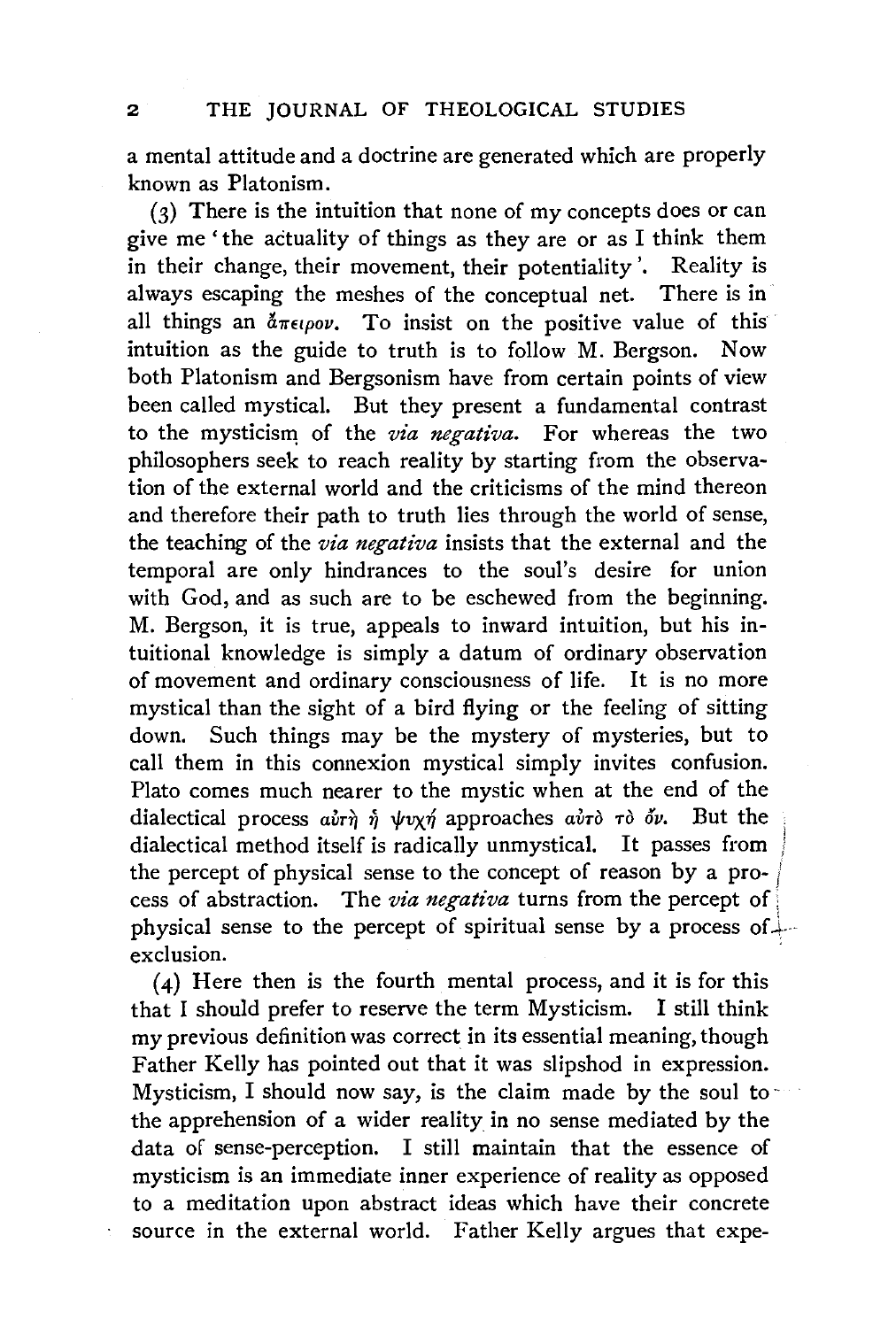rience is of the external, whereas mystical apprehension is of the inward and consequently must be a kind of meditation or reflexion. This position may well be right; but it seems to me that it is equivalent to a simple rejection of mysticism and should be recognized as such. To say that experience is of the external is to say that experience must be mediated by the material, i. e. by the data of the senses. But it is the claim of the mystic that he can experience *a* or *the* reality other than himself by cutting himself off from the external world. altogether and retiring into the hidden depths of his own soul. This experience is no meditation on abstractions ; it is as direct in its claim to give' objective' reality as my apprehension of a blow on the body or of redness on a pillar-box-only it is not mediated by any bodily sense. The soul is here using no material organ and no powers of reflexion, but a specifically mystical sense. Father Kelly may be right in maintaining in effect that this sense is a kind of psychological Mrs Harris, but to do so is to assert categorically that mysticism is a delusion. Father Kelly would avoid this conclusion by emphasizing the fact that the mystics did not set much store by their 'experiences'. In this connexion, however, there is need, I now think, for a distinction between ' experiences ' and 'experience'. Of experiences such as raptures, visions, and the like, the mystics were undoubtedly critical, and they bade their followers not to set their hopes on such 'consolations'. They were, indeed, often distressed by the importance attached to them in their own case by the more ignorant of their companions, and they sought as far as possible to avoid the notice attracted by the physical abnormalities which accompanied such visitations. But none the less they seem to represent the end and aim of their religion as an experience of the type I have tried to define, an experience of the soul alone with God in immediate contact and union, a union ineffable in nature, eternal in essence, and quite exclusive of the world. This union is apparently identical with Heaven, and the mystics are eager to admit that continued consciousness of it is impossible and even undesirable on earth. They do not therefore, while the soul is tabernacled in the flesh, altogether identify the sense of God's presence with its actuality. But they do believe that in mystic consciousness foretastes of the heavenly experience are bestowed,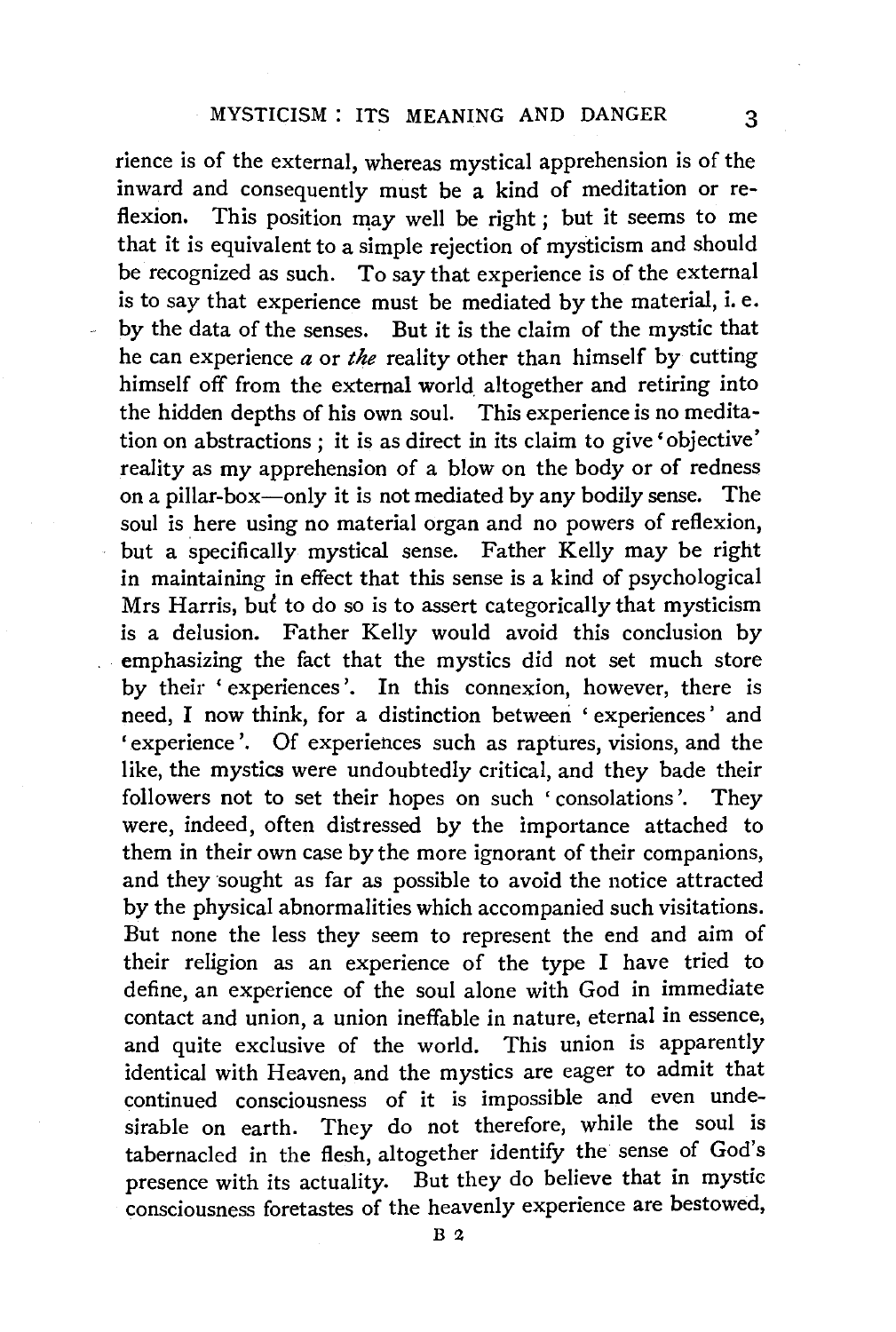and that it is in virtue of these foretastes alone that they have absolute knowledge of heaven and of God. The claim to this inward experience of God on earth is therefore the essence of mystical religion. And it does look as if the mystic suspiciousness of visions and raptures was due to the fact that they are too like hallucinations of the ordinary consciousness to be implicitly trusted. Such experiences are granted at early stages of the mystic journey and not only when the goal is reached. They are clearly distinguished from the final union and are at best only granted as helps and encouragements to perseverance on the road. Perhaps, therefore, it is not because they are too abnormal that the mystics do not rely on them, but rather because they are not abnormal enough to be ineffable.

If such a theory of religion as this exists, clearly some name should be given it to keep it distinct from Platonism and Hegelism on the one hand, which give us the apotheosis of the conceptual system, and from Bergsonism on the other, which relies on the intuition that that system misses the reality in the world. As a psychical fact mysticism differs from these infinitely more than the mental process which plans a burglary differs from that which plans a Sunday-school treat. 'Mysticism' may well be thought a term too wide to serve legitimately this purpose of distinction. If so, some other word is needed. Perhaps Father Kelly can make a suggestion. In any case I only advance my account of Mysticism in the most tentative way in order to make clear a possible point for discussion.

In conclusion I should like further to emphasize from a somewhat different point of view Father Kelly's warning as to the danger of esotericism always lurking in mystical belief. At the present time we seem threatened in certain quarters with a return to what he describes as 'the great test fruit of heathenism'. Recent years have, in fact, seen the developement of an entirely new method in religious apologetic, which probably involves a greater breach with the past than many people suspect. The new line of argument takes its rise naturally from two characteristic tendencies of modern thought, on the one hand a profound distrust of intellectual criteria as a means of establishing objective verity, and on the other the growing importance attached to the comparatively new science ·of psychology. Theoretic demonstrations in connexion with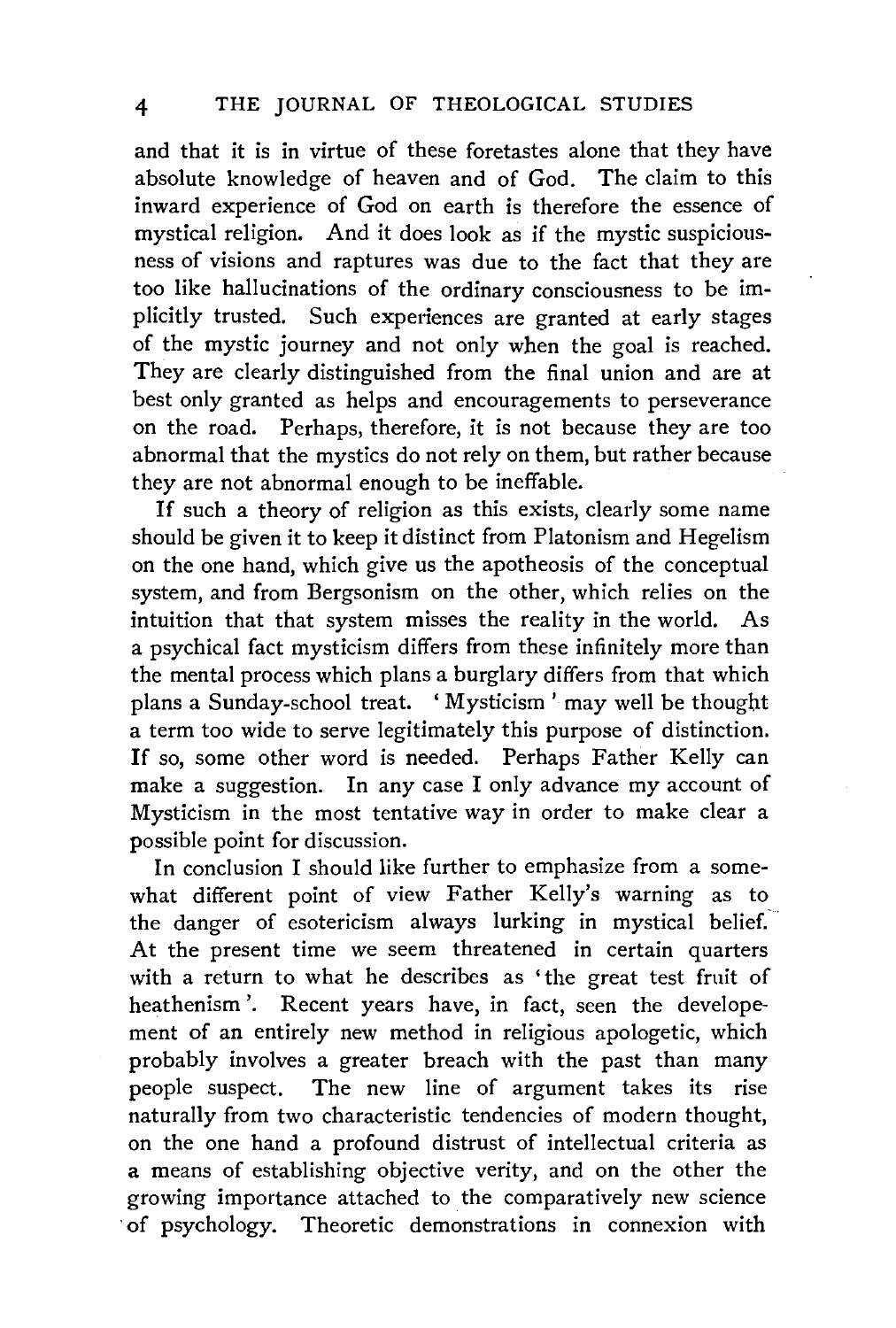religion may or may not be dialectically flawless, they leave the modern mind cold and unconvinced. Reason is felt to be but a blind guide beyond the limits of actual experience. At the same time, the distrust of the intellect has issued in the liberation of the claims of experience in all its forms from the shackles of *a priori* reasoning. The opposed criticisms of experience connected with the metaphysics of idealism and materialism are alike felt to rest largely on assumptions which can no longer be regarded as more than the postulates of intellectualism ; and there is a growing refusal to accept their authority where they fail to satisfy the deeper needs and intuitions of our spiritual being. In so far as this conversion to what William James called a radical empiricism means a turning from an abstract Absolute or First Cause to the Divine Spirit in the human heart, the Christian philosopher can surely regard it with equanimity or even with favour. But when the new apologetic invokes the aid of scientific psychology in place of idealist metaphysic it may well be doubted whether the new alliance will prove any more satisfactory than the old. The psychologist inpursuance of his scientific method must first proceed to isolate the phenomena of religious experience in order to investigate them. He is therefore bound to assume at the start that the religious experience is a defined and specific form of experience separable from all other forms and that the best cases from which to generalize will naturally be those in which the specific experience is most highly developed. Looking at the facts from this point of view, he is immediately confronted by a vast number of cases in which persons of all times, countries, and persuasions, claim to have had an immediate *sui generis* experience or consciousness of a Divine reality beyond them. Here then apparently is the specifically religious experience. The persons referred to we have termed mystics ; and forthwith for the scientific mind religious experience in its purest form is identified with mysticism. The religious faith of the ordinary man who makes no mystical claims is only mysticism dilute or inchoate, or, more often still perhaps, it is mysticism known about instead of known.

These not unnatural assumptions form the common basis of two of the most typically modern books written in English, which defend the religious view of life, William James's Varieties *of Religious Experience* and Miss Underhill's *Mysticism.* Miss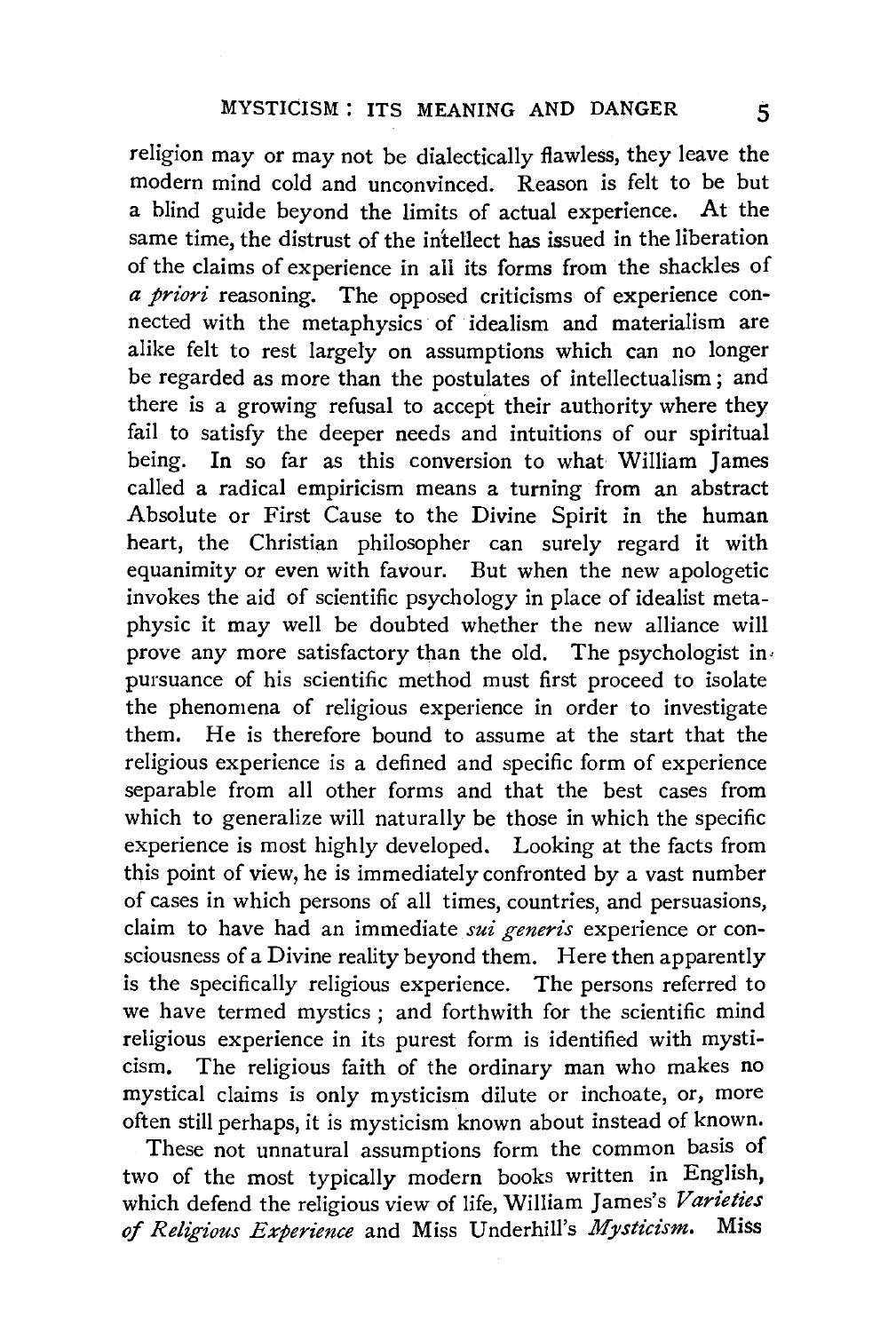Underhill indeed does not expressly start from science, but her whole method of defending religious knowledge involves, whether consciously or not, the presupposition just described, that religion consists in a specific separable kind of experience. In Prof. James's case this scientific hypothesis forms practically the sole assumption of his enquiry and completely determines his method. Apart from the pragmatic test of value which in his view cannot differentiate between any of the more respectable theologies, he preserves a strictly impartial attitude towards all conditions, Christian, Buddhist, Mohammedan, and others, under which mystical experiences may occur and through which their character may be influenced. He conceives his task to lie in discounting the peculiar contributions of each religion and then formulating the highest common factor of agreement as the sum of religious knowledge ascertainable up to date. The mystical form of the experience is recognized as constituting the chief claim to consideration, and its abnormality thus becomes the measure of its importance. As must inevitably be the case, the positive result of this enquiry amounts to little more than the assertion that there probably is something in a hypothetical mysticism of a strictly undenominational and cosmopolitan character.

Miss Underhill's method represents a considerable advance, for practical purposes, on that of James. For her also the mystic is the sole religious authority. But the important distinction between mysticism and magic enables her to limit the variety of data to be considered and so to reach a clearer and more imposing result. Mysticism for her is the union of the soul with the Absolute, sought simply for its own sake out of the pure desire and love for Absolute Truth and Being. In magic also the soul seeks to enter into relations with supernatural power, but always with a view to the attainment of some ulterior purpose. Magic is not necessarily wrong-the end it has in view may even be a noble one-but the element of interestedness contained in it vitiates any claim on its part to reach the ultimate truth of the universe. This distinction cleverly worked out enables Miss Underhill to reject claims to teach ultimate truth on the part of all the less dignified phenomena of religious mysticism to which more strictly psychological enquirers such as James and Starbuck devote so much anxious attention. Revivalism, ecstatic conversion, the Mind-cure Movement, Christian Science, may all be classed as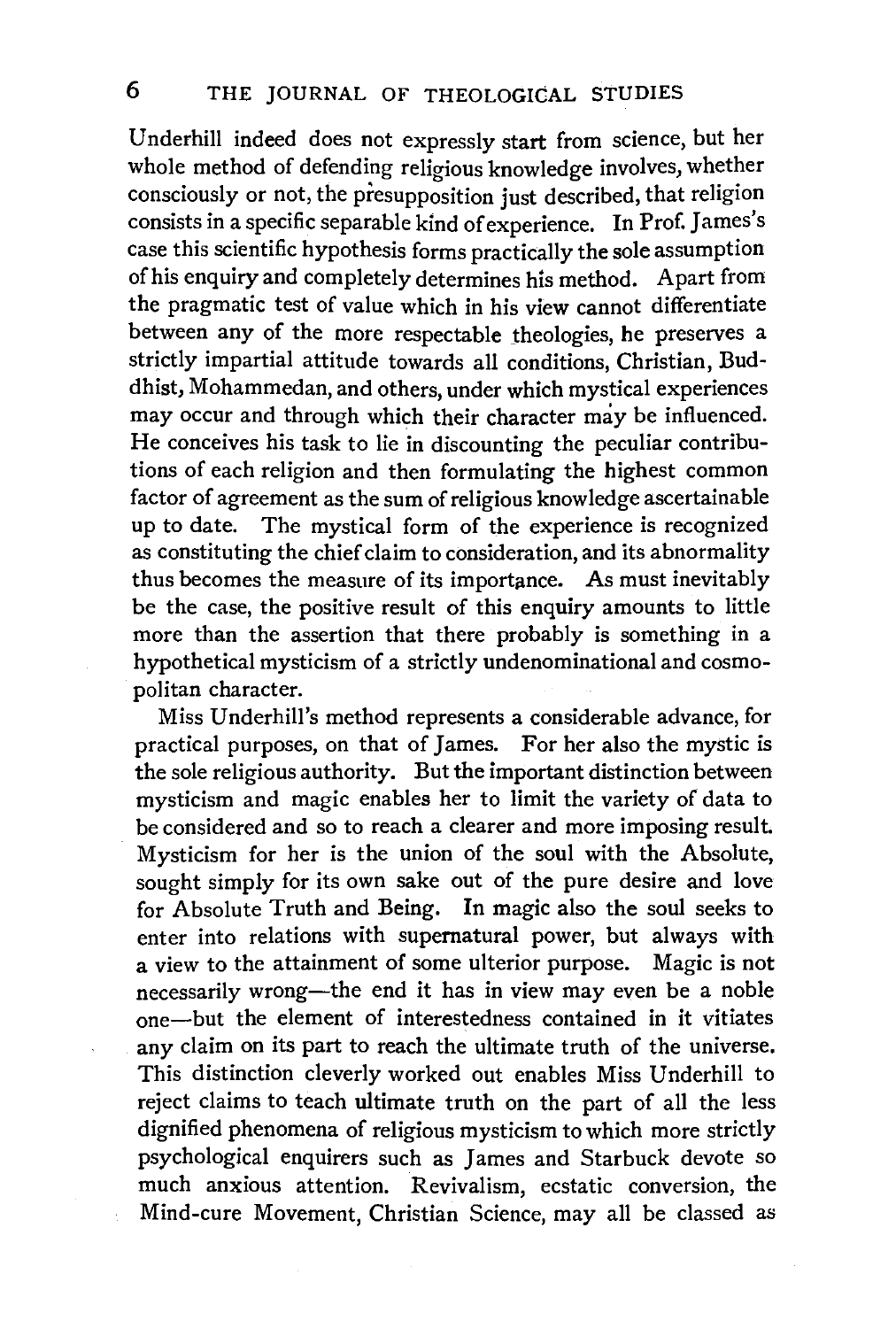magic ; and forthwith their crude appeals, confused theology, and noisy emotions, cease to trouble the serene atmosphere of contemplation in which alone the soul can enter the clear light and true knowledge of God. For Miss Underhill the really normative type of religion is that of the orthodox school of Catholic mystics.

Neither James nor Miss Underhill, however, seems at all to realize the very serious, and by no means wholly welcome, consequences to religion in general which their notion of religious empiricism involves. The most obvious objection to it from a Christian point of view lies in the inevitable consequence that where the inner certainty of a specific experience is made the one authoritative channel of religious truth, the external evidence of historic fact becomes secondary and even logically superfluous. If the Absolute can be known directly in immediate experience, what need is there to worry and argue about historic events ~,ooo years old ? ' When the mystic has found God', to use Herrmann's telling phrase, ' he has left Christ behind.' This objection would no doubt weigh powerfully with the orthodox, but to many liberal thinkers it might appear to lend an additional support to the view against which it is directed. A frank acceptance of the unimportance of mere historic fact would free the educated mind once for all from all the perplexities of Biblical criticism ; and it has been very plausibly argued that belief in the historic fact is after all only the husk serving to protect a profound truth of spiritual experience until its fuller growth can dispense with outward covering. The story of Christ's Life is for the spiritual infant ; direct mystical experience for the man. Intellectual and modernizing persons, however, who reason in this fashion seldom grasp the real issues at stake. One supreme value of the historic fact is that it makes possible a spiritual democracy. As long as the actual events of Christ's Life, Death, and Resurrection are recognized as the essential basis of all faith, those who occupy their business in other than directly religious matters, the van-boy in the East End, the commercial churchwarden in the suburbs, have a definite assurance that they too may possess a firm grasp of all that is really needful of religious knowledge. They can feel that through their lives not less, in a sense, than through the life of the contemplative, the Divine Life of the Spirit may find expression, that their point of view has an equal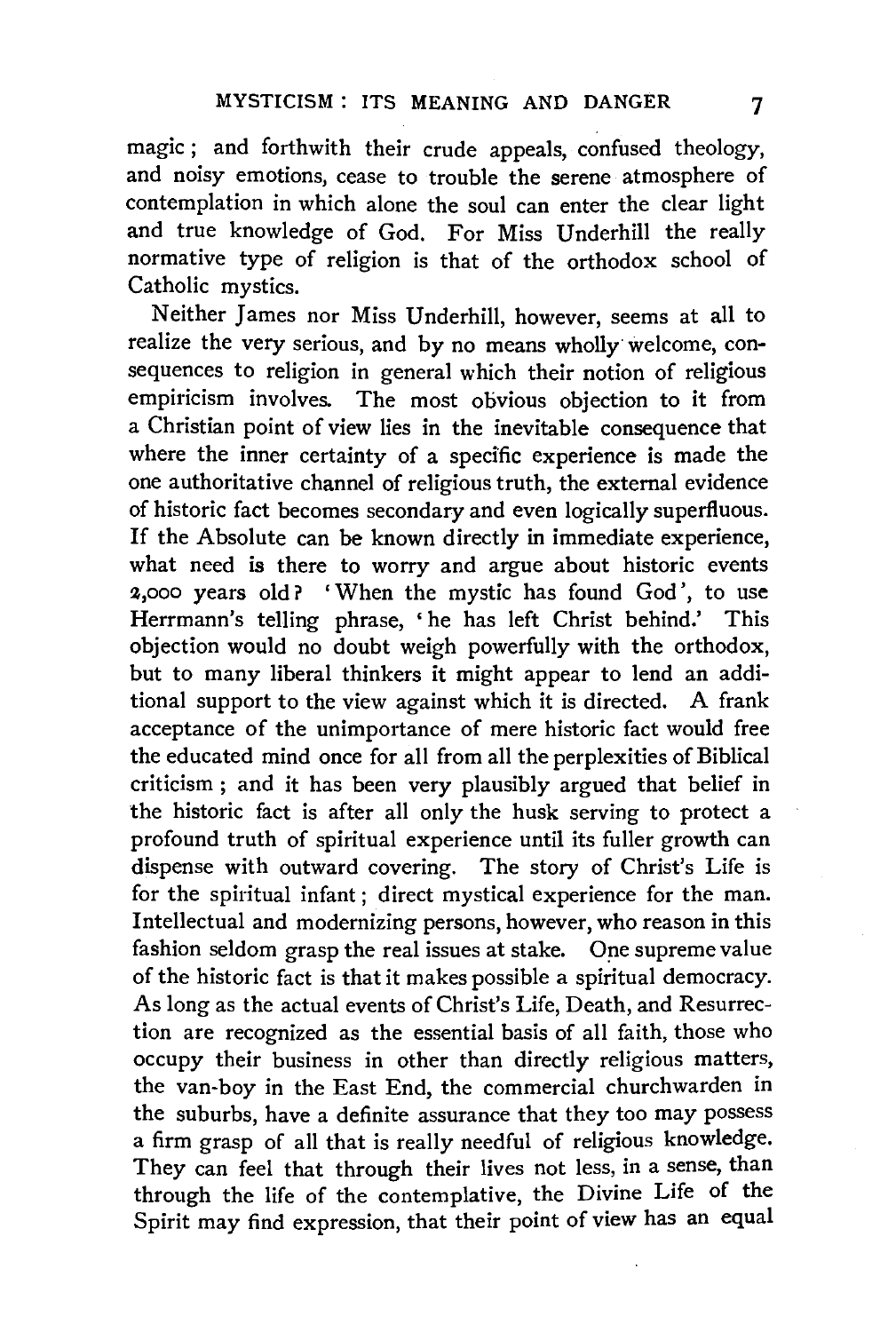right to be considered in the councils of the whole society, that even through their very absorption in secular tasks they may have their own special contribution to make to a Church whose Founder came to consecrate all human life in His service. This is the only basis for democracy in the church, and a historic faith is the key-stone on which the structure rests. For where faith is grounded on an external fact and its meaning and value for life-a fact which all can grasp and verify-the developement of a specific form of inward experience is no longer made the test of religiousness. Take away the historic fact, and the specific inward experience is almost bound to be identified with religion. This experience the van-boy and the business man, however earnest their attachment to religion, have no time and probably no capacity to cultivate. They are therefore relegated to an exoteric circle of belief. By diligence according to their lights they may attain an ultimate salvation. But meanwhile their business is only to do and believe what they are told is good for them by the mystic expert, and their demands and opinions are worth no more consideration than those of the amateur and the dabbler in any other branch of knowledge. At once a highly scientific and a rigidly aristocratic position. For science must ever be ruled by the expert and cannot believe in the wisdom of babes. And the tyranny becomes more pronounced in proportion as the distinctness of the specific experience called religious is emphasized. There is always a certain universality about a metaphysical argument. For its appeal is to universal reason which it assumes to be common to all men. All men therefore are potentially capable of appreciating the truths it would establish. Mystical experience is usually thought to be the gift of the few, $\sim$ and those few usually insist on its ineffability. Hence the many who have it not, can at best be amused or edified with the roughest representations of its meaning which are bound to be widely misunderstood. Something of this inevitable consequence Miss Underhill has the courage to admit ; but it would be a strange irony if pragmatism, whose self-appointed mission is to proclaim the democracy of thought, should in its scientific zeal hand over religion to an obscurantism in principle more exclusive than that of German philosopher or Spanish priest. If religion has felt the whips of metaphysic let her beware the scorpions of psychology.

The consideration of this danger suggests the wider question